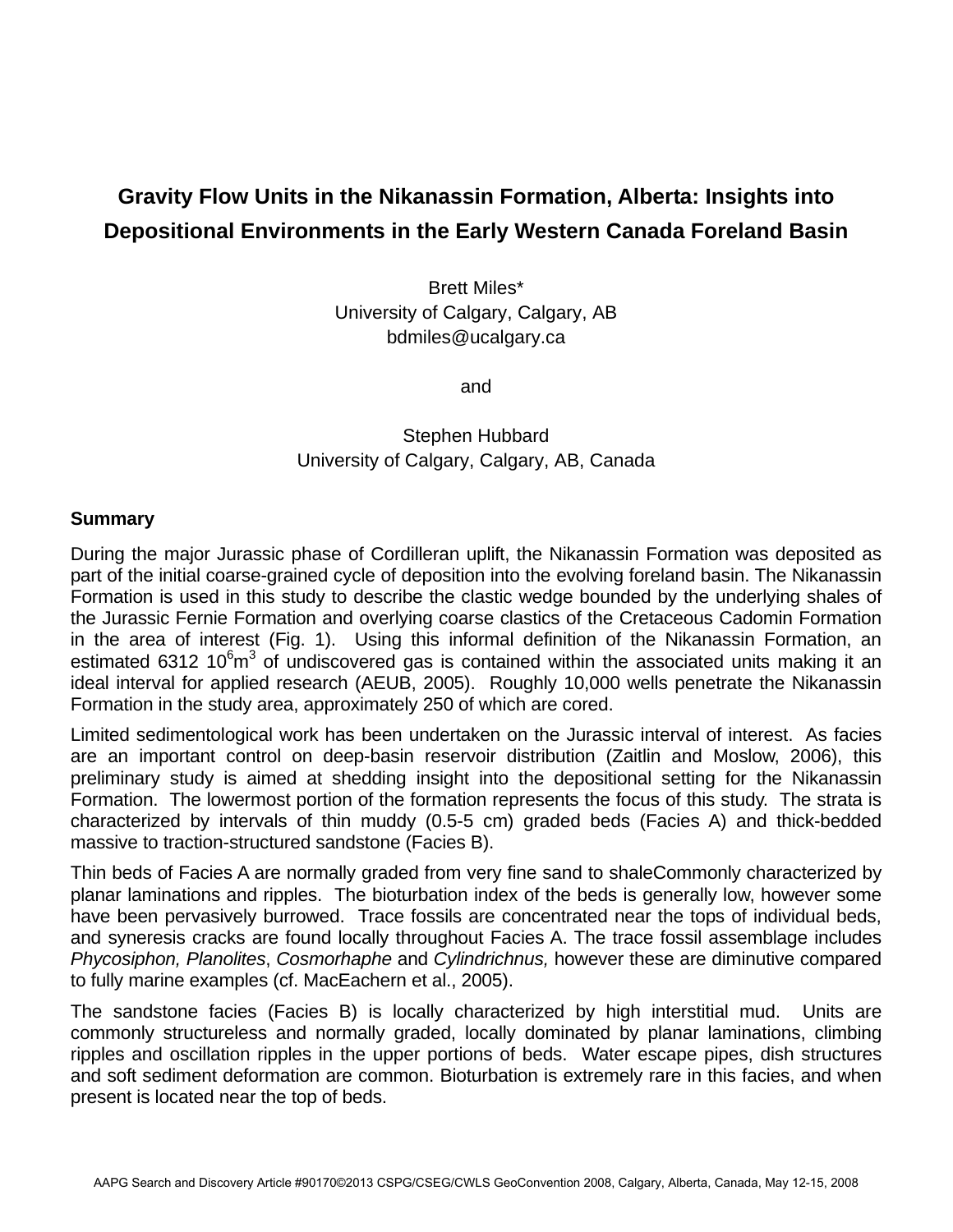Thin silty graded beds and massive muddy sands with abundant water escape features from the Nikanassin Formation record rapid deposition from turbulent, depletive gravity flows (Lowe, 1988; Lowe and Guy, 2000; Mutti et al., 2003). In many instances, units were deposited above wave-base as tops of beds have been reworked. The facies described are interpreted to represent deposition from sediment gravity flows in the delta front to distal delta front/offshore transition. These facies, in association with the others present, suggest that the lowermost Nikanassin Formation was deposited in a deltaic environment with significant river influx. Low diversity trace fossil assemblages dominated by diminutive forms support this interpretation (cf. MacEachern et al., 2005).

Gravity flows in the Nikanassin Formation are postulated to have originated, in part, from hyperpycnal flows, generated when sediment-laden water from a river enters a standing body of lower density water. The higher density of the incoming flow causes it to plunge into the basin hugging the basin floor as a fully turbulent flow (Mulder and Syvitski, 1995; Wright et al., 1988; Zavala et al., 2006). Hyperpycnal conditions are known to lower salinity in deltaic settings, resulting in stressed trace fossil assemblages. The variability in facies derived from these flows are not well studied, however they have previously been interpreted to represent an important component of foreland basin fill (Mutti et al., 2003; Zavala et al., 2006). The documentation of these facies sheds insight into the depositional setting of an economically important yet understudied stratigraphic interval in the Western Canada Foreland Basin.



Figure 1: Location map of study area indicating wells that have core within the interval of interest. The foothills outcrop belt is indicated on the inset map, where analogous units are present that compliment the subsurface database. Core from circled wells is featured in Figures 2 and 3.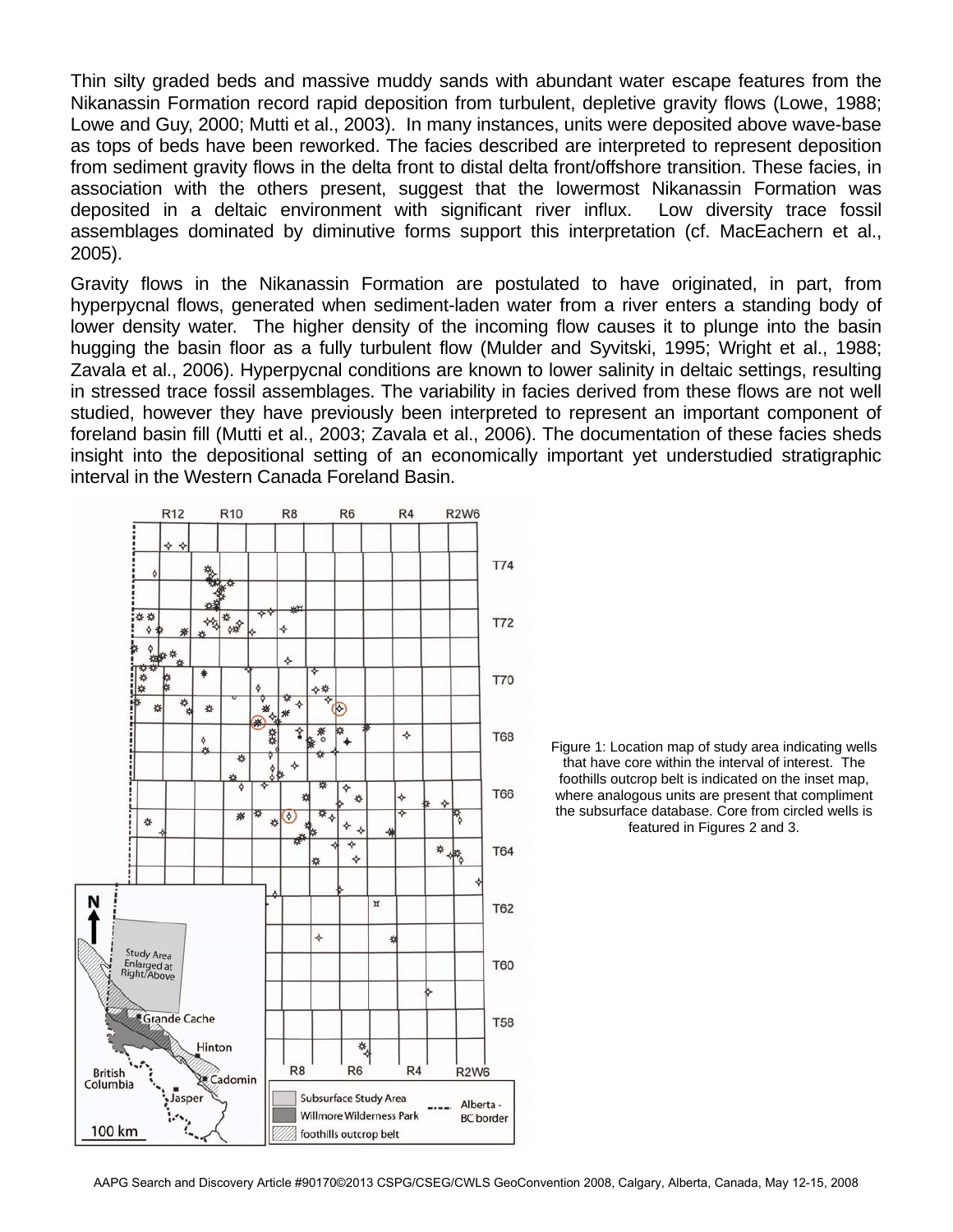

Figure 2: Sedimentological characteristics of Facies A and Facies B. Location of wells are highlighted in Figure 1. The scale in the lower left is applicable to all images. **a)** Scour surfaces on the base of thin graded beds of Facies A (02/07-05-069-09W6; 2516.75 m). **b)** Bioturbated deposits within Facies A; in some instances bioturbation obscures bedding completely (02/07-05- 069-09W6; 2521.25 m). **c)** Fine thin graded beds characteristic of Facies A; bioturbation is dominated by *Phycosiphon* and *Chondrites* (02/07-05-069-09W6; 2495.75 m). **d)** Dish structures characteristic of Facies B. Dish structures are indicative of rapid deposition (06-19-069-06W6; 2169.8 m). **e)** Well developed dish structures within sands of Facies B (06-19-069-06W6; 2169.5 m). **f)** Subtle water escape pipes within a muddy sand. The water escape pipes are highlighted by faint sorting of light coloured grains (see white arrows) (10-29-065-08W6; 3090.75 m).